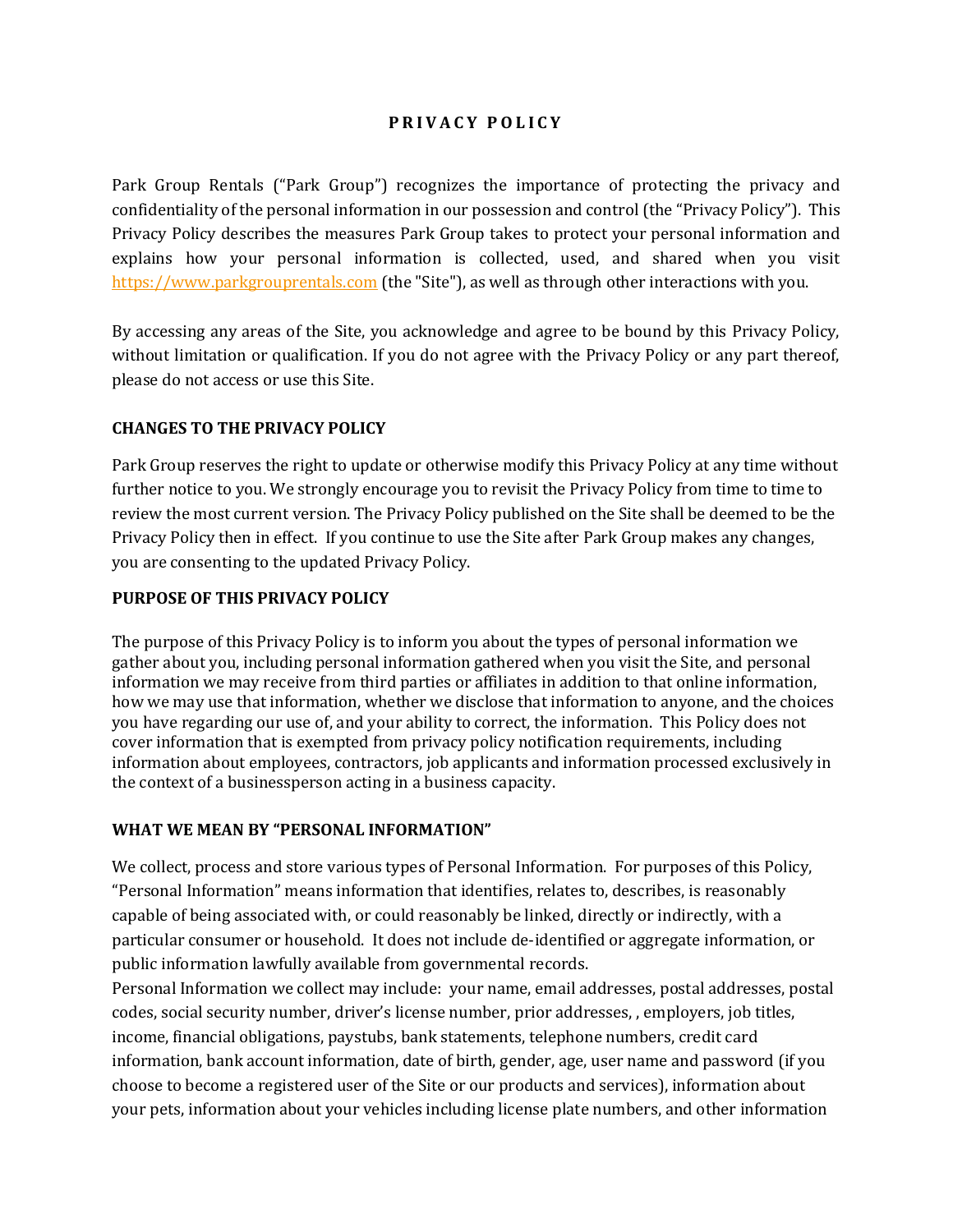either desirable or necessary to provide quality services to our residents and visitors. We may also collect information about you such as your use of the Site and communication preferences.

Your Personal Information may be retained for as long as you use the Site or our products and services. Retention periods may be extended if we are required to preserve your personal information because of litigation, investigations and other similar proceedings, or if a longer retention period is required or permitted by applicable law.

We do not and will not sell your Personal Information.

# **ADDITIONAL INFORMATION ABOUT HOW WE COLLECT AND SHARE YOUR PERSONAL INFORMATION**

By providing your personal information to Park Group, you are consenting to its collection, use, and disclosure in accordance with this Privacy Policy.

With respect to each of the categories of data above, we may also collect and share Personal Information with third parties to comply with legal obligations; when we believe in good faith that an applicable law requires it; at the request of governmental authorities or other third parties conducting an investigation; to detect and protect against fraud, or any technical or security vulnerabilities; to respond to an emergency; or otherwise to protect the rights, property, safety, or security of our business, third parties, visitors to our websites and mobile apps, or the public. We may also share Personal Information with any person to whom we transfer any of our rights or obligations under any agreement, or in connection with a sale, merger or consolidation of our business or other transfer of our assets, whether voluntarily or by operation of law, or who is otherwise deemed to be our successor or transferee**.**

### **GOOGLE ANALYTICS**

This Site uses Google Analytics (and in the future may use other similar sites or services), a web analytics service provided by Google, Inc. ("Google"), to better assist Park Group in understanding how the Site is used. Google Analytics will place cookies on your computer that will generate information that we select about your use of the Site, including your computer's IP address. That information will be transmitted to and stored by Google. The information will be used for the purpose of evaluating consumer use of the Site, compiling reports on Site activity for Park Group's use, and providing other services relating to Site activity and usage. Google may also transfer this information to third parties where required to do so by law, or where such third parties process the information on Google's behalf. The use of cookies by Google Analytics is covered by Google's privacy policy: [https://www.google.com/policies/privacy/.](https://www.google.com/policies/privacy/)

### **DISCLAIMER**

While Park Group will take all available steps to keep your personal information secure and confidential, Park Group cannot promise or warrant the security of any personal information provided to us through the use of the Site and our online products or services. By accessing this